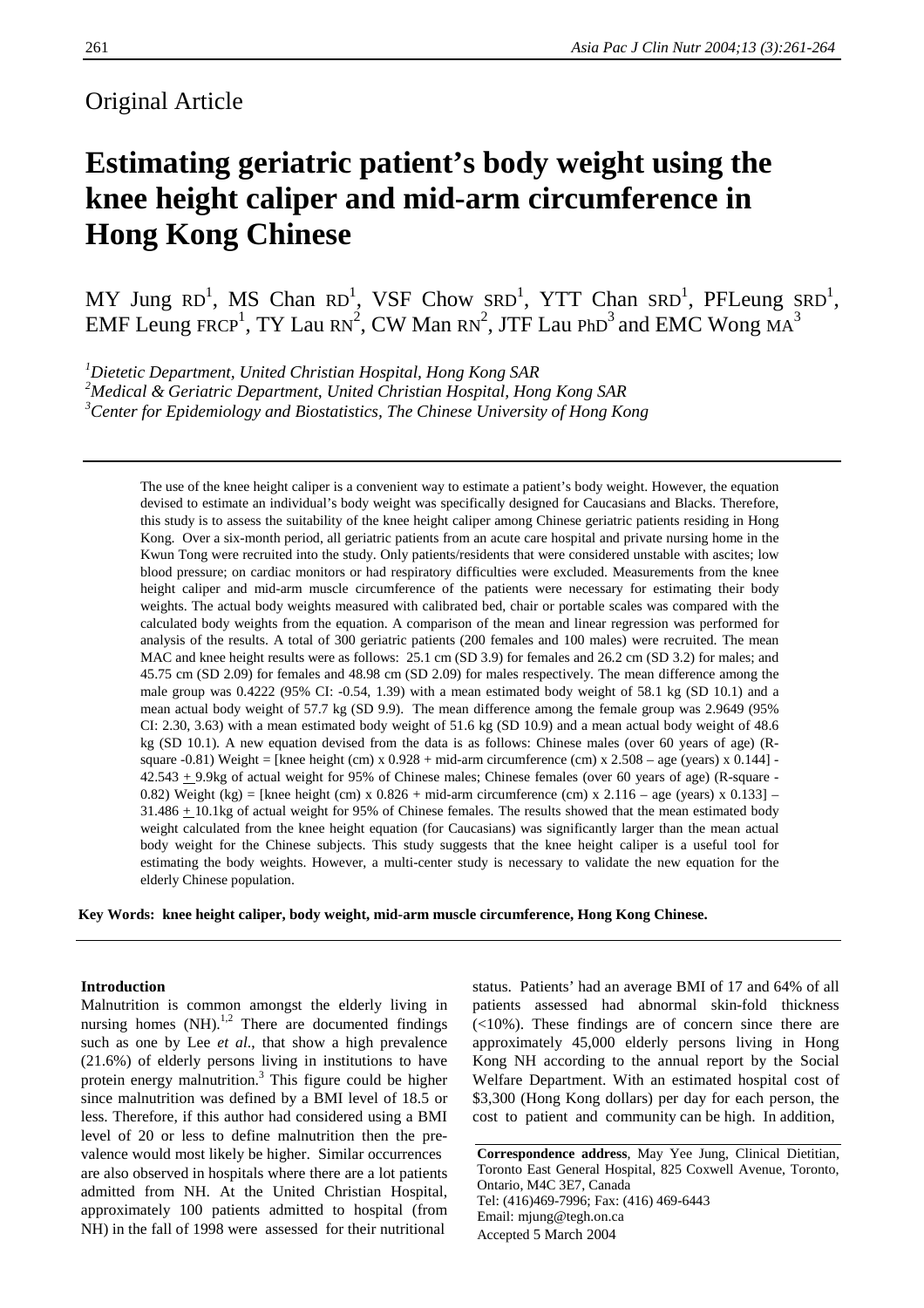poor nutritional status is associated with increased risk of sepsis and thereby a longer hospital stay.<sup>4,5</sup> In order to address this ever-growing problem, the Hospital Authority initiated the Allied Health Project (AHP) as a way to help. The aim of the AHP was to facilitate safe and early discharge of private nursing home (PNH) residents from the hospital back to the community. One of the Dietetic Department's goals is early detection of malnourished residents and subsequent treatment in order to prevent or reduce hospital admission.

 Anthropometric measurement is one of the easiest and cheapest forms of nutritional assessment. However, finding a quick and accurate method to assess and screen the nutritional status of the patients is a problem. Even the most basic measure of BMI may be impractical since many PNH do not possess bathroom scales let alone a bed or chair scale. The knee height caliper seemed like a practical solution in estimating body weight since it was lightweight, portable, and required only one person to use. However, existing equations devised to estimate an individual's body weight (using the knee height caliper) were designed specifically for Caucasians and Blacks. The present study was devised to assess the suitability of the knee height caliper in estimating body weight among Chinese elderly persons in Hong Kong.

#### **Method**

Over a six-month period, all geriatric patients in an acute care hospital and PNH residents in the Kuhn Tong area were included into the study. The following patients or residents were excluded from the study: if considered to be unstable with ascites, if they had low blood pressure, were on cardiac monitors or had respiratory difficulties; if they refused measurements; if they had amputations or missing limbs or if they were under 60 years of age. The examiners compared techniques with trial measurements on ten subjects in order to minimise inter-rater variability. Each examiner followed the procedures set out in the instruction manual of the knee height caliper (Ross Laboratory, OH, USA) for the estimation of body weight. Mid-arm circumference (MAC) measurements were also taken according to the Manual of Clinical Dietetics<sup>6</sup> since the MAC is a required measurement for the estimation of the patient's body weight. The patient either standing or lying had their sleeves rolled up above the shoulder and their right arm bent to 90 degrees. The midpoint between the accordion and the colcannon was marked with a pen. The MAC was measured with the measuring tape snug but not compressed to the flesh. Three measurements were taken



**Figure 1**. Percentage of subjects from inpatient, outpatient and nursing homes

to the nearest decimal point and then the average calculated to be used in the knee height caliper equation. All bed, chair and portable scales used to measure the actual body weights of the subjects were calibrated to the nearest 0.1 kg before usage. In-hospital patients were measured in their hospital gown with emptied drains or foleys (if any) and then the weights of their gown, drains or foley were subtracted from the actual body weight measurement. Patients assessed in the outpatient setting and in the NH were measured in their street clothes. But these patients were asked to remove all coats and sweaters before weighing. An estimation of the weight of the street clothes was made before being subtracted from the actual body weight measurement. The estimated body weights as calculated by the equation given for Caucasian males or females (Table 1) was then compared to the actual body weights of these subjects. This study did not limit the age of the subject to 80 years as it did for the Caucasian equation since many of the patients who would benefit most from the use of the knee height caliper are usually older than 80 years. A total of 300 subjects were recruited into the study. Comparison of the mean and linear regression was performed for analysis of the results.

#### **Results**

A total of 200 females and 100 males were included into the study -51% were inpatient, 26% were outpatient while 23% were from nursing homes (Fig. 1). Their age distribution was as follows: 14% 60-69 years, 42% 70-79 years, 31% 80-89 years, 12% 90-99 years, and 1% 100-109 years (Fig. 2). The mean MAC and knee height results were as follows: 25.1 cm (SD 3.9) for females and 26.2 cm (SD 3.2) for males; and 45.75 cm (SD 2.09) for females and 48.98 cm (SD 2.09) for males respectively. The mean

**Table 1.** Equation for estimating weight from knee height (Caucasians)

| White Males<br>60 to 80 years   | Weight (kg) = knee height x $1.10 + \text{MAC (cm)}$ x $3.07 - 75.81$ |  |
|---------------------------------|-----------------------------------------------------------------------|--|
| White Females<br>60 to 80 years | Weight (kg) = knee height x $1.01 + \text{MAC (cm)}$ x $2.81 - 66.04$ |  |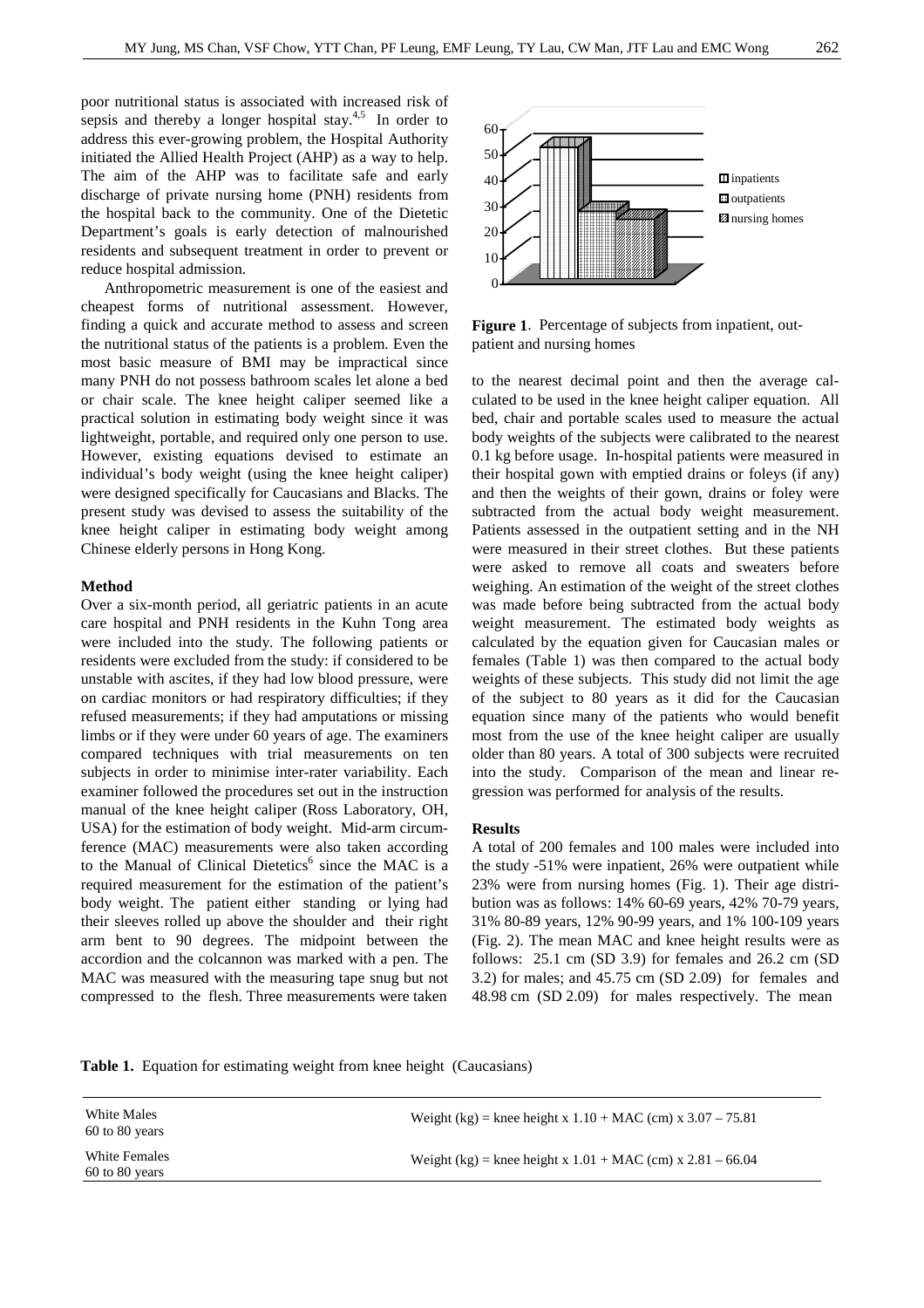

 **Figure 2**. The age distribution of the subjects

difference among the male groups was 0.4222 (95% CI: -0.54, 1.39) with a mean estimated body weight of 58.1 kg (SD 10.1) (Table 2) and a mean actual body weight of 57.7 kg (SD 9.9). The mean difference among the female group was 2.9649 (95% CI: 2.30,3.63) (Table 2) with a mean estimated body weight of 51.6 kg (SD 10.9) and a mean actual body weight of 48.6 kg (SD 10.1). A new equation was devised for both males and females using the data collected and by linear regression model for males (Fig. 3) and females (Fig. 4). R-square for the new equation is 0.81 for male and 0.82 for female.

#### **Discussion**

Malnutrition among the elderly patients is an ever-growing problem. Today's population is living longer<sup>6</sup> and with the worsening economic condition, some families may be forced to place their aging parents or relatives in NH. Therefore, early identification of malnourished seniors must be performed in order to lessen the strain on the health care system.<sup>7</sup>

 Several studies have shown that the knee height caliper is a useful, reliable and acceptable tool in estimating the body heights of elderly patients<sup>8</sup> but few have assessed the suitability of the knee height caliper in estimating body weight. However, adjustments to the Caucasian equation is necessary since this study showed that the mean estimated body weight calculated from knee height

 Normal P-P Plot of Regression Standardized Residual Dependent Variable: BW



 **Figure 3.** Linear regression model of the new equation for male subjects

Normal P-P Plot of Regression Standardized Residual Dependent Variable: BW



 **Figure 4.** Linear regression model of the new equation for female subjects

**Table 2**. The mean difference among the male and female groups.

|              | Mean difference                | Mean estimated body weight | Mean actual body weight      |
|--------------|--------------------------------|----------------------------|------------------------------|
| Male group   | $0.4222$ (95% CI: -0.54, 1.39) | 58.1 kg (SD 10.1)          | 57.7 kg (SD 9.9)             |
| Female group | 2.9649 (95% CI: 2.30,3.63)     | 51.6 kg (SD 10.9)          | $48.6 \text{ kg}$ (SD 10.1). |

**Table 3**. New equations derived from the 300 Chinese elderly subjects

Chinese males (over 60 years of age) (R-square -0.81) Weight = [knee height (cm) x 0.928 + mid-arm circumference (cm) x 2.508 – age (years) x 0.144 ] - 42.543  $\pm$  9.9kg of actual weight for 95% of Chinese males

Chinese females (over 60 years of age) (R-square - 0.82)

Weight (kg) = [knee height (cm) x  $0.826 + \text{mid-arm}$  circumference (cm) x  $2.116 - \text{age}$  (years) x  $0.1331 - 31.486 + 10.1$ kg of actual weight for 95% of Chinese females